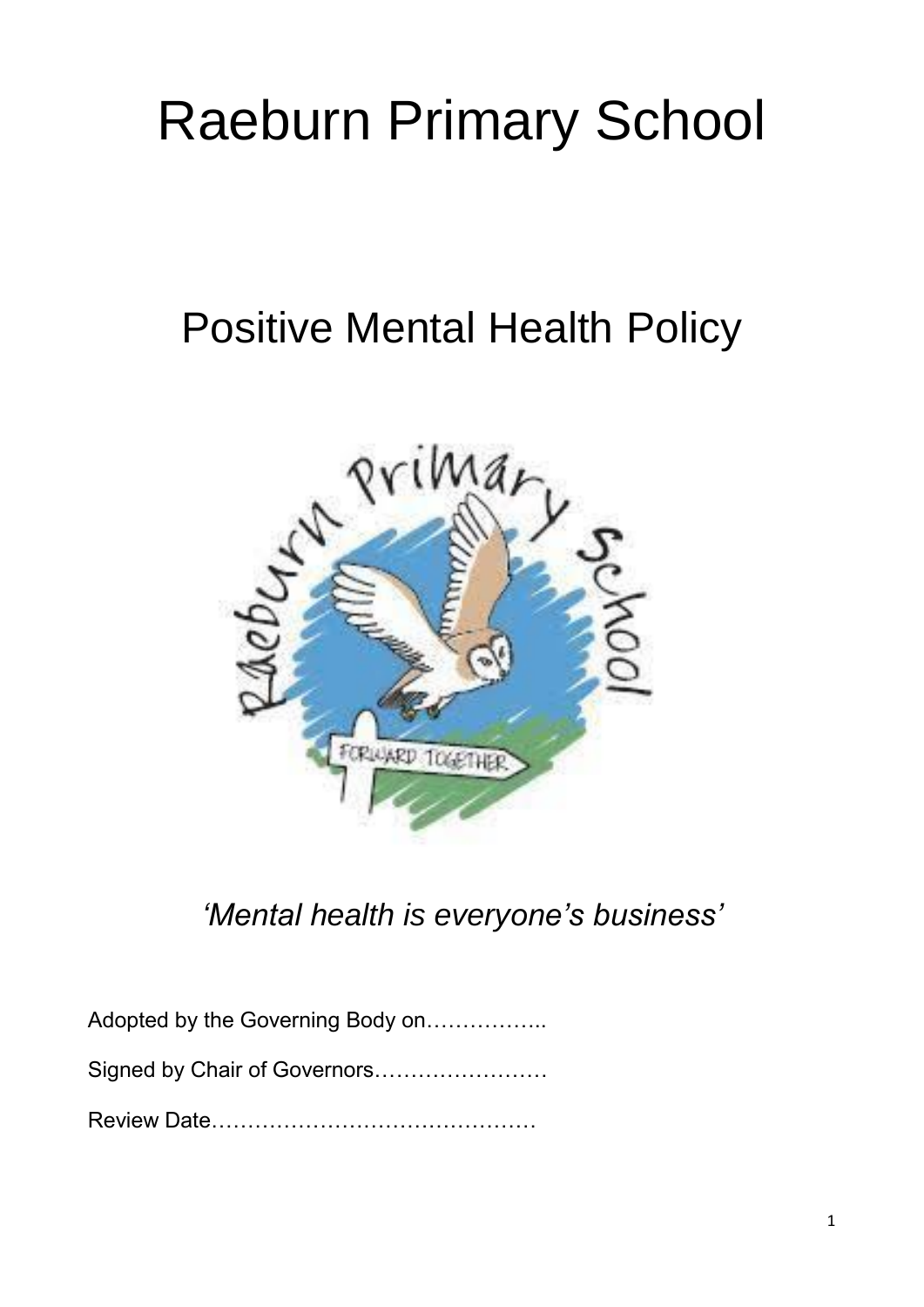### **Contents**

| <b>Positive Mental Health Policy</b> |                                                                                                    | Page           |
|--------------------------------------|----------------------------------------------------------------------------------------------------|----------------|
| 1                                    | <b>Policy Statement</b>                                                                            | 3              |
| $\mathbf{2}$                         | <b>Scope</b>                                                                                       | 3              |
| 3                                    | <b>Policy Aims</b>                                                                                 | 4              |
| $\overline{\mathbf{4}}$              | <b>Lead Members of Staff</b>                                                                       | 4              |
| 5                                    | <b>Referrals</b>                                                                                   | 5              |
| $6\phantom{1}$                       | <b>Individual Care Plans</b>                                                                       | 5              |
| $\overline{7}$                       | <b>Teaching about Mental Health</b>                                                                | 5              |
| 8                                    | <b>Signposting</b>                                                                                 | 6              |
| 9                                    | <b>Warning Signs</b>                                                                               | 6              |
| 10                                   | <b>Managing Disclosures</b>                                                                        | $\overline{7}$ |
| 11                                   | <b>Confidentiality</b>                                                                             | $\overline{7}$ |
| 12                                   | <b>Working with Parents</b>                                                                        | 8              |
| 13                                   | <b>Working with All Parents</b>                                                                    | 8              |
| 14                                   | <b>Supporting Peers</b>                                                                            | 8              |
| 15                                   | <b>Training</b>                                                                                    | 9              |
| 16                                   | <b>Staff Well-being</b>                                                                            | 9              |
| 17                                   | <b>Policy Review</b>                                                                               | 10             |
| 18                                   | <b>Appendix A: Further information and sources of support</b><br>about common mental health issues | 11             |
| 19                                   | <b>Appendix B: Guidance and advice documents</b>                                                   | 13             |
| 20                                   | <b>Appendix C: Sources or support at school and in the local</b><br>community                      | 15             |
| 21                                   | Appendix D: E: Talking to childs when they make mental<br>health disclosures                       | 17             |
| 22                                   | <b>Appendix E: What makes a good CAMHS referral?</b>                                               | 20             |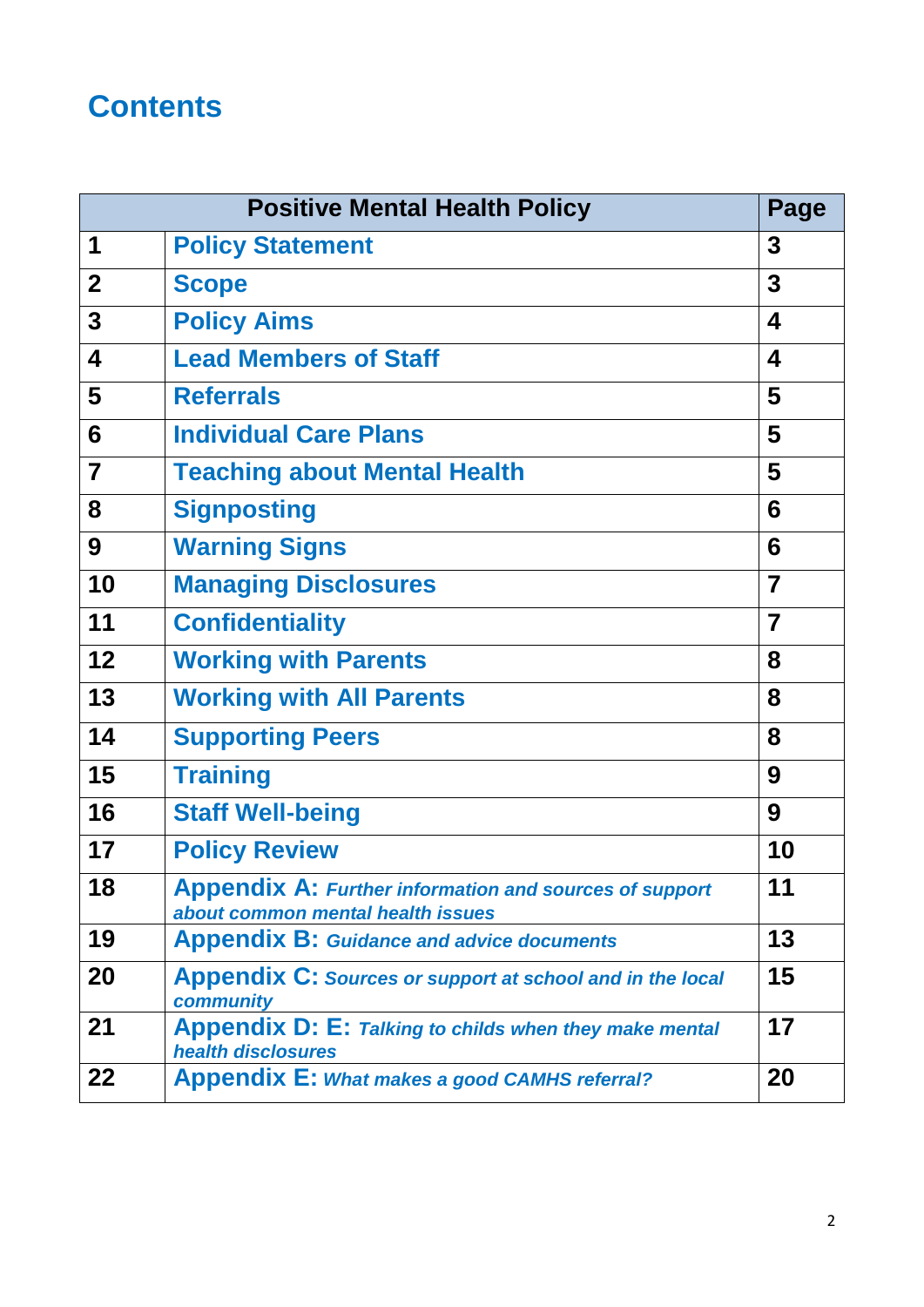### **Policy Statement**

*Mental health is a state of well-being in which every individual realises his or her own potential, can cope with the normal stresses of life, can work productively and fruitfully, and is able to make a contribution to her or his community.* 

#### *(World Health Organization)*

*A mentally healthy school is one that adopts a whole-school approach to mental health and well-being. It is a school that helps children flourish, learn and succeed by providing opportunities for them, and the adults around them, to develop the strengths and coping skills that underpin resilience. A mentally healthy school sees positive mental health and well-being as fundamental to its values, mission and culture. It is a school where child, staff and parent/carer mental health and wellbeing is seen as 'everybody's business'.*

#### *(Mentally Healthy Schools)*

At Raeburn, we passionately believe that mental health is everyone's business, therefore we aim to promote positive mental health for all children and staff, as praised in our most recent Oftsed inspection. We pursue this aim using both whole-school approaches and specialized, targeted approaches to help vulnerable pupils. We acknowledge the importance of a positive link between physical and mental health, therefore we adopt the philosophy that a healthy mind  $+$  a healthy body = a healthy life.

We are a larger than average two form entry primary school in the heart of Bromborough. There are approximately 420 children on roll, meaning there are 14 classes of children.

The school also has an on-site pre-school (Raeburn's Little Owls) and a before and after school club (Raeburn's Wrappers). Raeburn has lower than average SEN and Pupil Premium with numbers averaging around 5%. Our children come from diverse backgrounds, with varying needs.

We aim to to build resilience, develop independence and improve confidence with a positive, caring environment. We believe that our school should provide a caring, positive, safe and stimulating environment that promotes the social, physical, spiritual and moral development of the individual child.

In addition to promoting positive mental health, we aim to recognise and respond to mental health difficulties. In an average classroom, three children will be suffering from a diagnosable mental health issue. By developing and implementing practical, relevant and effective mental health policies and procedures we can promote a safe and stable environment for children affected both directly and indirectly by mental ill health.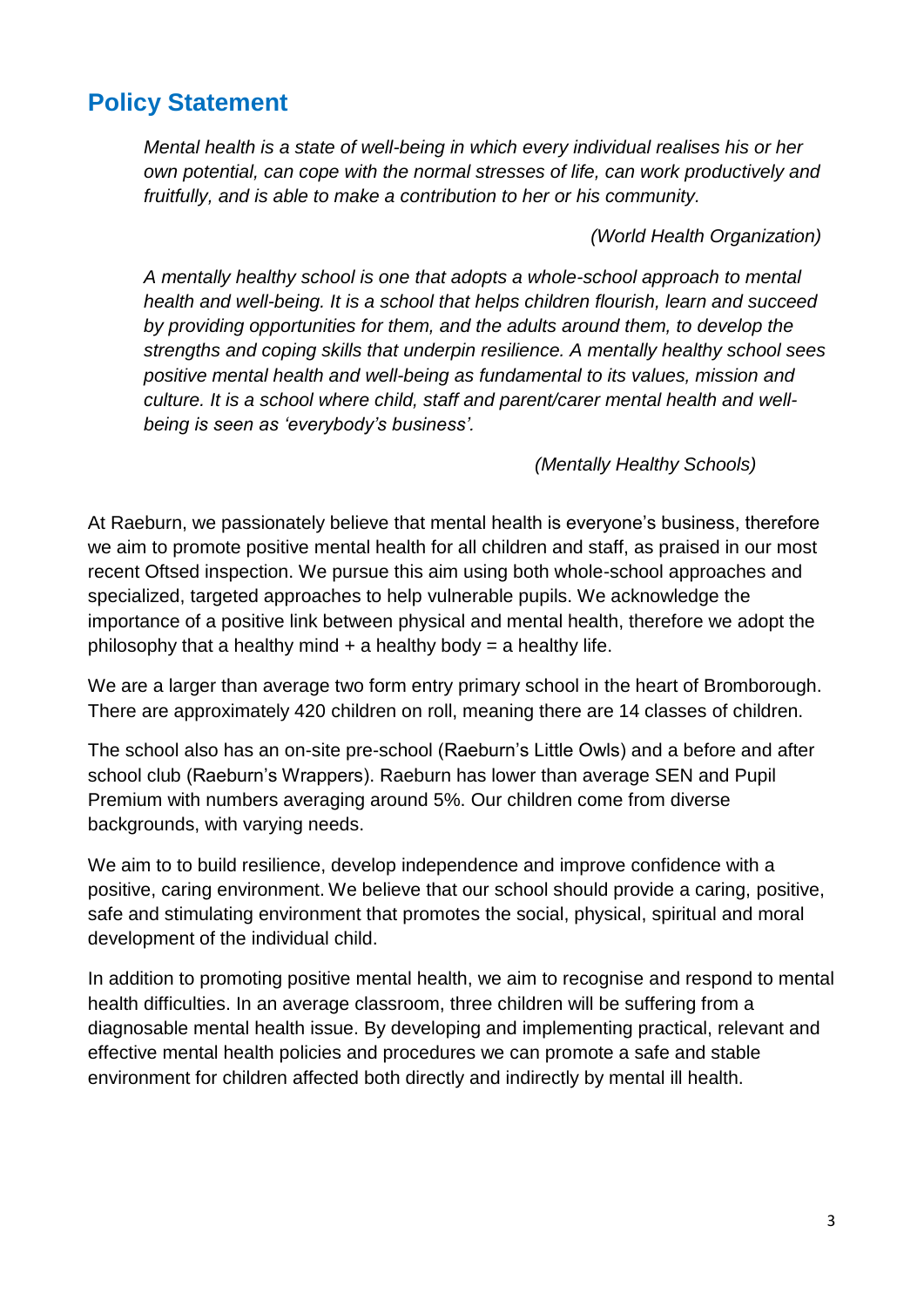### **Scope**

This policy describes the school's approach to promoting positive mental health and wellbeing. It is intended as guidance for all staff, including non-teaching staff and governors. The policy has been developed using consulatation from a range of stakeholders including staff, governors, parents/carers, pupils and external agencies such as CAMHS and the Charlie Waller Memorial Trust.

This policy should not be read in isolation but read in conjunction with other policies, such as our behaviour policy, SEND policy and safeguarding policies where issues may overlap. The main focus of the policy is on universal and preventative mental ill health, a secondary focus on early intervention and targeted needs and also includes provision for pupils with specialist needs. Detailed information about our work to promote positive mental health can be found in Appendix C.

### **The Policy Aims to:**

- Promote positive mental health in all staff and pupils
- Increase understanding and awareness of common mental health issues
- Alert staff to early warning signs of mental ill health
- Provide support to staff working with young people with mental health issues
- Provide support to pupils suffering mental ill health and their peers and parents/carers

### **Lead Members of Staff**

Wilst all staff have a responsibility to promote the mental health of pupils, staff with a specific, relevant remit inclue:

Jennifer Bushell – Headteacher/Designated Safeguarding Lead (DSL)

Laura Coll – Deputy Headteacher/Deputy Designated Safeguarding Lead

Amy Hutchinson – Mental Health Lead/Mental Health First Aider

Beverley Heyward- Business Manager/Deputy Designated Safeguarding Lead

Amy Hutchinson - SENDco

Tracey Woods – Mental Health Support Mentor

– Nominated Governor for SEMH

John Hughes – Nominated Governor for SEND and Safeguarding

Jo Ineichen – PSHE Lead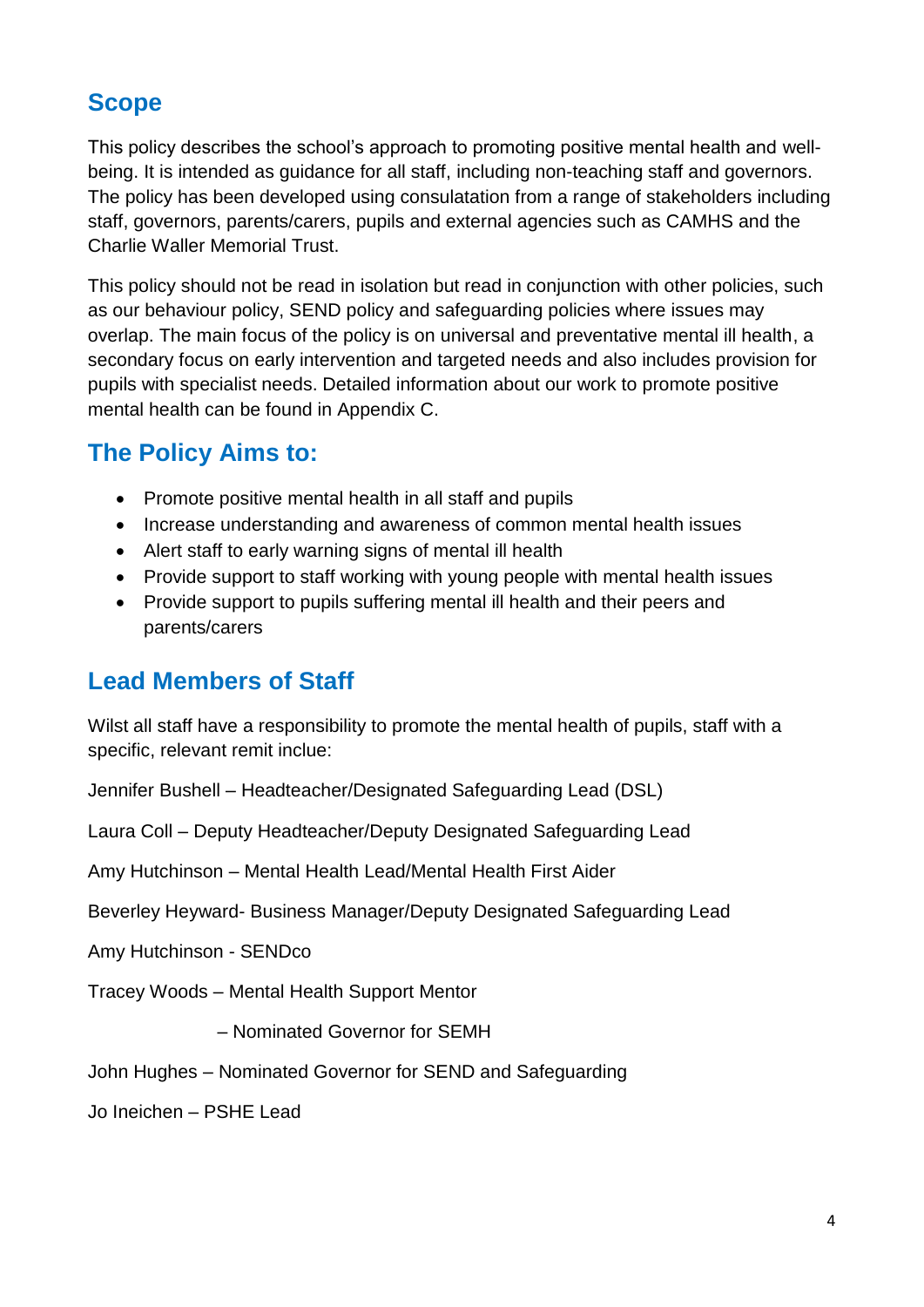There is also a mental health working party set up to help plan, organise and evaluate the promotion of positive mental health at Raeburn. The members of staff involved are; *Helen Asher, Jo Ineichen, Tracey Woods, Simon Thomas, Emma Wonderley, Michaela Johnson*

### **Referrals**

Any member of staff who is concerned about the mental health or well-being of a child should speak to the mental health lead or the SENDOco/Headteacher in the first instance. If there is a fear that a child is in danger of immediate harm then the normal child protection procedures should be followed with an immediate referral to the designated safeguarding lead (DSL) or deputy DSL. If the child presents with a medical emergency then the normal procedures for medical emergencies should be followed, including alerting the first aid staff and contacting the emergency services if necessary.

Where a referral to CAMHS is appropriate, this will be led and managed by the Headteacher or Deputy Headteacher, in consultatation with the mental health lead. Guidance about referring to CAMHS is provided in Appendix F.

### **Individual Care Plans**

It is helpful to draw up an individual care plan for pupils causing concern or who receive a diagnosis pertaining to their mental health. This should be drawn up involving the pupil, the parents and relevant health professionals. This can include:

- Details of a pupil's condition
- Special requirements and precautions
- Medication and any side effects
- What to do and who to contact in an emergency
- The role the school can play to help.

Raeburn is open to a range of methods of assessment and report.

### **Teaching about Mental Health**

The skills, knowledge and understanding needed by our children to keep themselves and others physically and mentally healthy and safe are included as part of our developmental PSHE curriculum. The core themes and objectives are taken from the PSHE Association's Programme of Study (2015) and are supported by PSHE and mental health resources such as SEAL , PSHE Association Teaching Mental Health, Christopher Winters Project, Anna Freud and Place 2 Be. This will ensure that we teach mental health and well-being issues in a safe and sensitive manner which helps rather than harms.

The content of lessons will be determined by the specific needs of the cohort we are teaching but there will always be an emphasis on enabling children to develop the skills, knowledge, understanding, language and confidence to seek help, as needed, for themselves or others. The environment is also created to promote positive mental health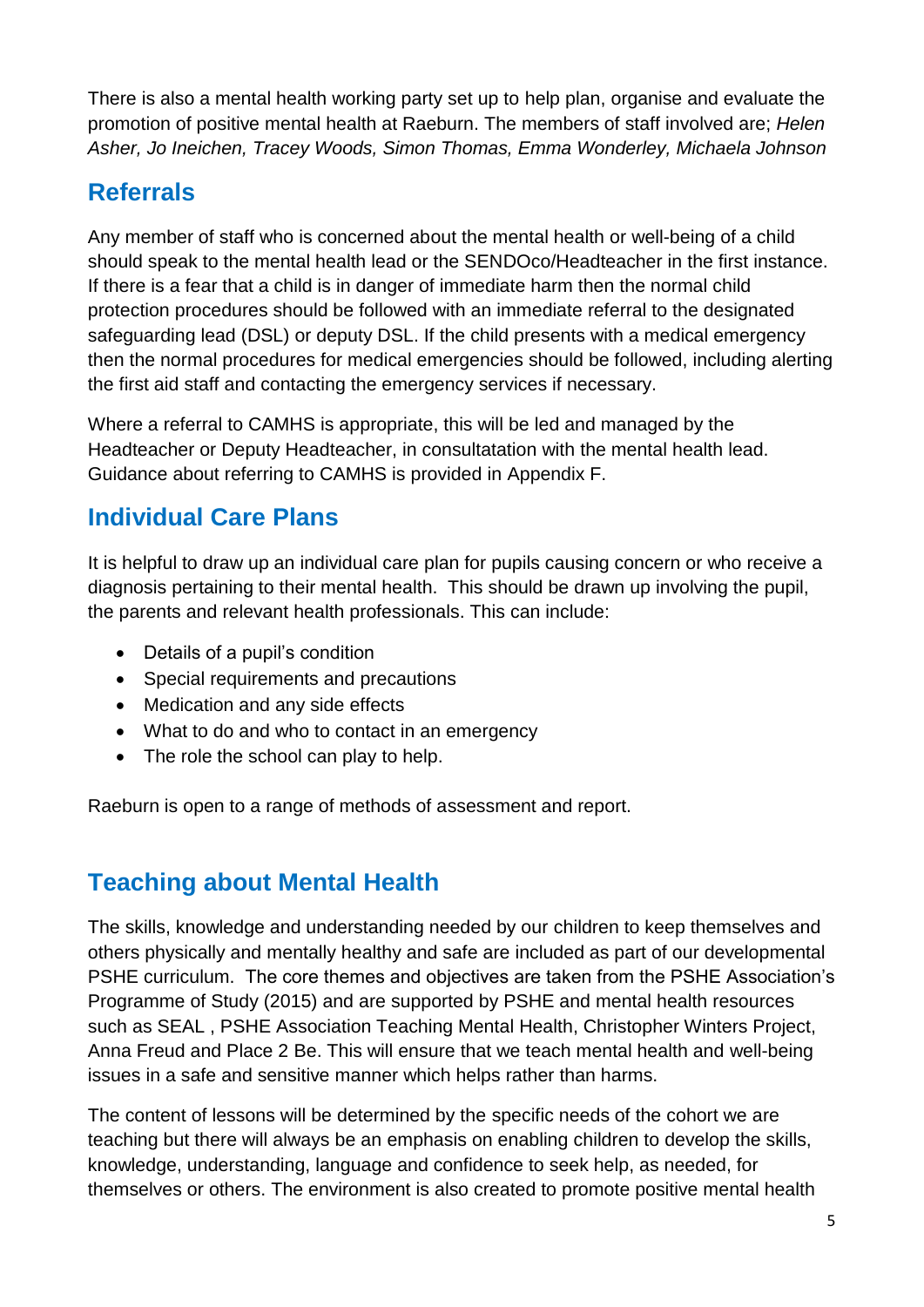with calming music playing in classrooms and around school and time for reflection and mindfulness encouraged throughout school life. Additionally, we ensure that there are regular opportunities for exercise for all throughout the school day.

### **Signposting**

We will ensure that staff, children and parents are aware of sources of support within school and in the local community. What support is available within our school and local community, who it is aimed at and how to access it is outlined in Appendix D.

We will display relevant sources of support in communal areas such as common rooms and toilets and will regularly highlight sources of support to childs within relevant parts of the curriculum. Whenever we highlight sources of support, we will increase the chance of child help-seeking by ensuring children understand:

- What help is available
- Who it is aimed at
- How to access it
- Why to access it
- What is likely to happen next

### **Warning Signs**

School staff may become aware of warning signs which indicate a child is experiencing mental health or emotional well-being issues. These warning signs should **always** be taken seriously and staff observing any of these warning signs should communicate their concerns with the headteacher/deputy head teacher AND the mental health lead.

Possible warning signs include:

- Physical signs of harm that are repeated or appear non-accidental
- Changes in eating or sleeping habits
- Increased isolation from friends or family, becoming socially withdrawn
- Changes in activity and mood
- Lowering of academic achievement
- Talking or joking about self-harm or suicide
- Abusing drugs or alcohol
- Expressing feelings of failure, uselessness or loss of hope
- Changes in clothing  $-$  e.g. long sleeves in warm weather
- Secretive behaviour
- Skipping PE or getting changed secretively
- Lateness to or absence from school
- Repeated physical pain or nausea with no evident cause
- An increase in lateness or absenteeism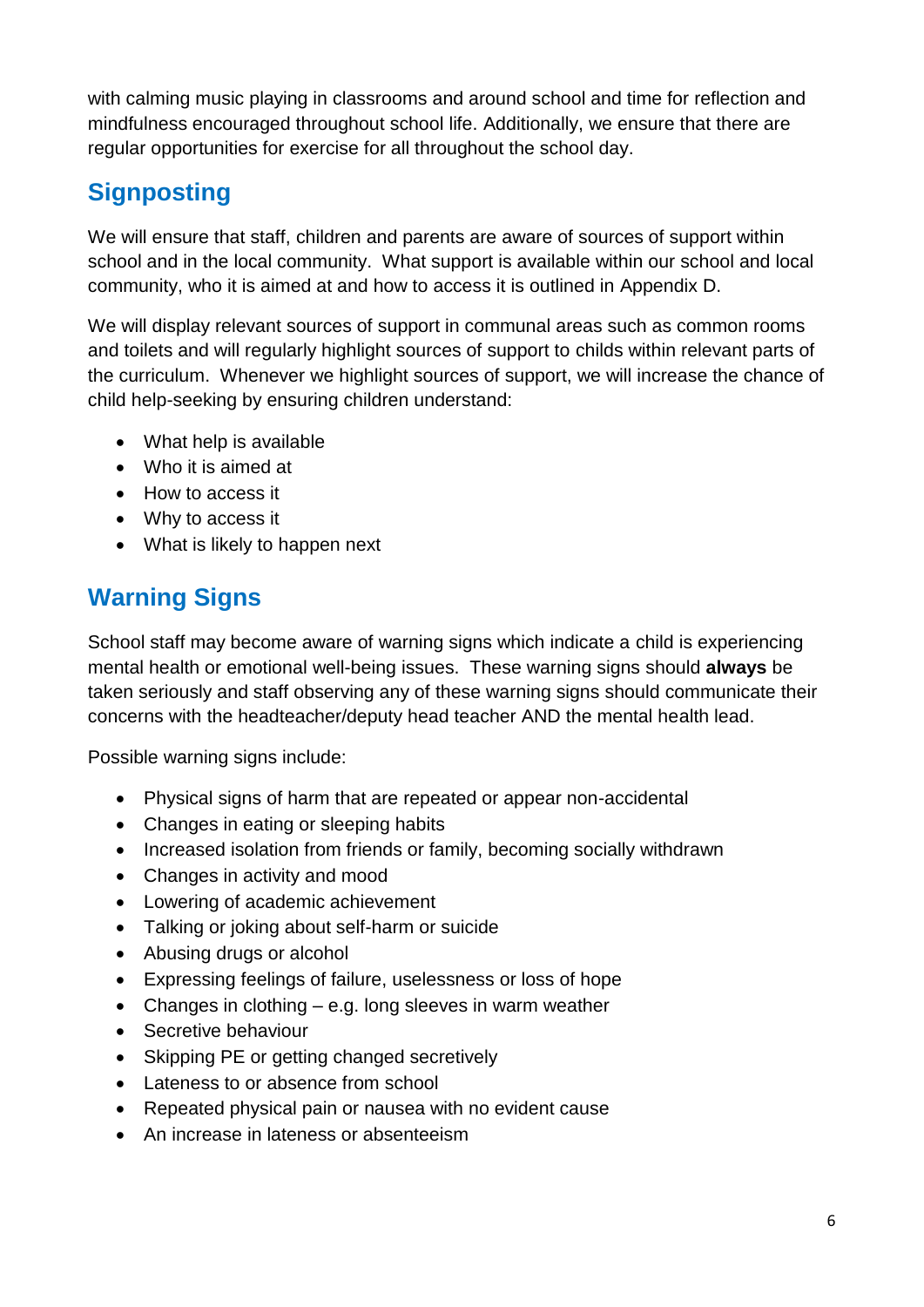### **Managing Disclosures**

A child may choose to disclose concerns about themselves or a friend to any member of staff so all staff need to know how to respond appropriately to a disclosure.

If a child chooses to disclose concerns about their own mental health or that of a friend to a member of staff, the member of staff's response should always be calm, supportive and non-judgemental.

Staff should listen rather than advise and our first thoughts should be of the child's emotional and physical safety rather than of exploring 'Why?'. For more information about how to handle mental health disclosures sensitively see Appendix D.

All disclosures should be recorded in writing, using the school's Record of Concern form and held on the child's confidential file. This written record should include:

- Date
- The name of the member of staff to whom the disclosure was made
- Main points from the conversation
- Agreed next steps

This information should be shared with the mental health lead who will store the record appropriately and offer support and advice about next steps. See Appendix E for guidance about making a referral to CAMHS.

### **Confidentiality**

We should be honest with regard to the issue of confidentiality. If it is necessary for us to pass our concerns about a child on, then we should discuss with the child:

- Who we are going to talk to
- What we are going to tell them
- Why we need to tell them

It is always advisable to share disclosures with a colleague, usually the mental health lead or headteacher. This helps to safeguard our own emotional well-being as we are no longer solely responsible for the child, it ensures continuity of care in our absence; and it provides an extra source of ideas and support. We should explain this to the child and discuss with them who it would be most appropriate and helpful to share this information with.

Parents must always be informed if disclosures regarding mental health are made and children may choose to tell their parents themselves. If this is the case, the child should be given the opportunity to share this information before the school contacts parents. We should always give children the option of us informing parents for them or with them.

If a child gives us reason to believe that there may be underlying child protection issues, parents should not be informed at first, but the Designated Safeguard Lead must be informed immediately and they will then advise the appropriate course of action.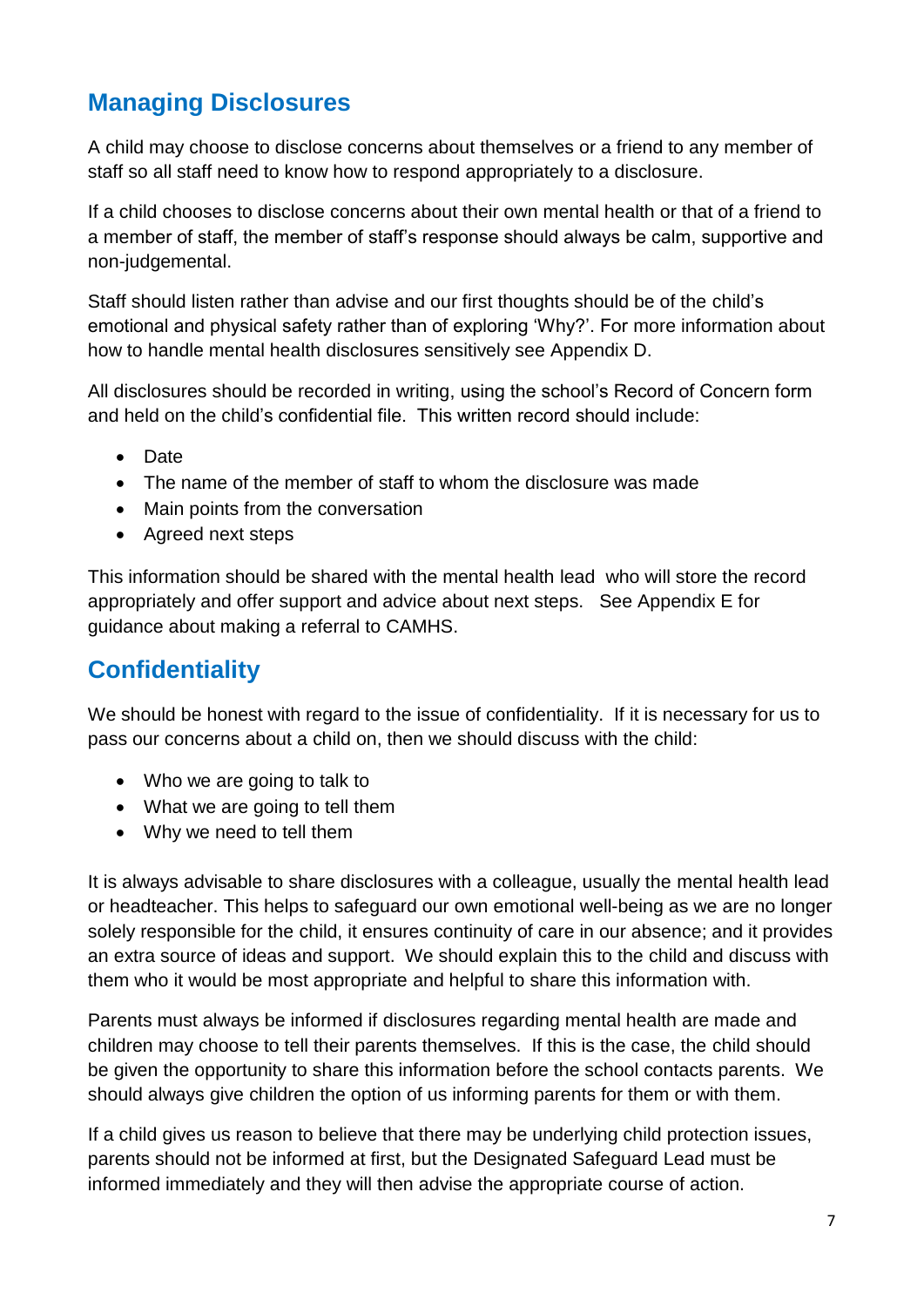### **Working with Parents**

Where it is deemed appropriate to inform parents, we need to be sensitive in our approach. Before disclosing to parents we should consider the following questions (on a case by case basis):

- Can the meeting happen face to face? This is preferable.
- Where should the meeting happen? If alternative venues are being considered, please discuss this with the Headteacher.
- Who should be present? Consider parents, the child, other members of staff.
- What are the aims of the meeting?

It can be shocking and upsetting for parents to learn of their child's issues and many may respond with anger, fear or upset during the first conversation. We should be accepting of this (within reason) and give the parent time to reflect.

We should always highlight further sources of information and give them leaflets to take away where possible as they will often find it hard to take much in whilst coming to terms with the news that you're sharing. Sharing sources of further support aimed specifically at parents can also be helpful too, e.g. parent helplines and forums.

We should always provide clear means of contacting us with further questions and consider booking in a follow-up meeting or phone call right away as parents often have many questions as they process the information. Finish each meeting with agreed next steps and always keep a brief record of the meeting on the child's confidential record.

### **Working with All Parents**

Parents are often very welcoming of support and information from the school about supporting their children's emotional and mental health. In order to support parents, we will:

- Highlight sources of information and support about common mental health issues on our school website
- Ensure that all parents are aware of who to talk to, and how to go about this, if they have concerns about their own child or a friend of their child
- Make our mental health policy easily accessible to parents
- Share ideas about how parents can support positive mental health in their children through our regular information evenings
- Keep parents informed about the mental health topics their children are learning about in PSHE and share ideas for extending and exploring this learning at home

### **Supporting Peers**

When a child is suffering from mental health issues, it can be a difficult time for their friends. Friends often want to support but do not know how. In the case of self-harm or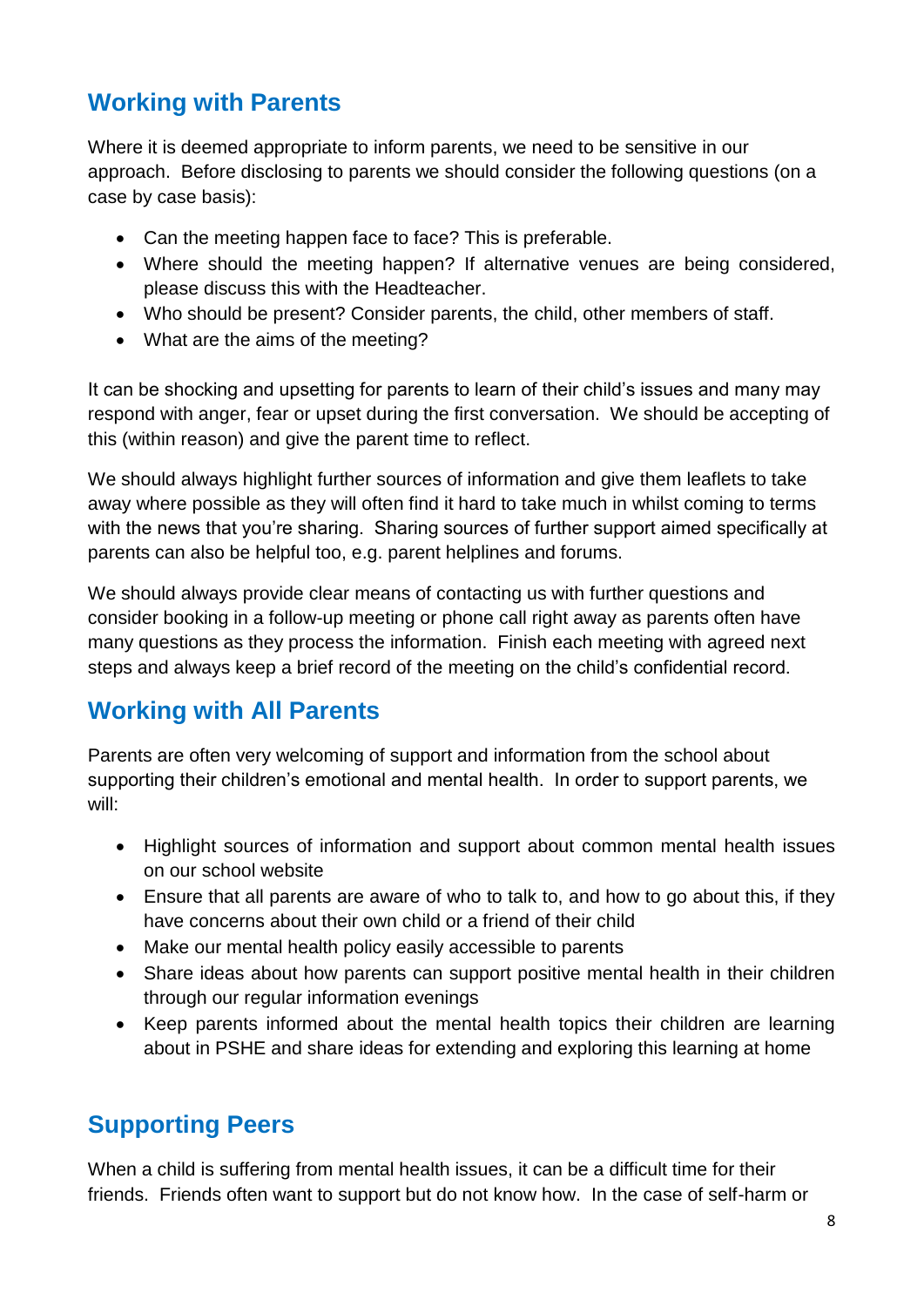eating disorders, it is possible that friends may learn unhealthy coping mechanisms from each other. In order to keep peers safe, we will consider on a case by case basis which friends may need additional support. Support will be provided either in one to one or group settings and will be guided by conversations with the child who is suffering and their parents with whom we will discuss:

- What it is helpful for friends to know and what they should not be told
- How friends can best support
- Things friends should avoid doing or saying which may inadvertently cause upset
- Warning signs that their friend may need help (e.g. signs of relapse)

Additionally, we will want to highlight with peers:

- Where and how to access support for themselves
- Safe sources of further information about their friend's condition
- Healthy ways of coping with the difficult emotions they may be feeling

### **Training**

As a minimum, all staff will receive regular training about recognising and responding to mental health issues as part of their regular child protection training to enable them to keep childs safe.

The [MindEd learning portal](https://www.minded.org.uk/)<sup>1</sup> provides free online training suitable for staff wishing to know more about a specific issue.

Training opportunities for staff who require more in depth knowledge will be considered as part of our performance management process and additional CPD will be supported throughout the year where it becomes appropriate due to developing situations with one or more childs.

Where the need to do so becomes evident, we will host twilight training sessions for all staff to promote learning or understanding about specific issues related to mental health.

Suggestions for individual, group or whole school CPD should be discussed with the headteacher and/or mental health lead, who can also highlight sources of relevant training and support for individuals as needed.

The [Charlie Waller Memorial Trust](http://www.cwmt.org.uk/) provides funded training to schools on a variety of topics related to mental health including twilight, half day and full day INSET sessions.

### **Staff Well-being**

The headteacher, in partnership with the mental health lead and nominated governor, will take responsibility for promoting staff well-being. Additionally, the mental health working

**.** 

<sup>1</sup> www.minded.org.uk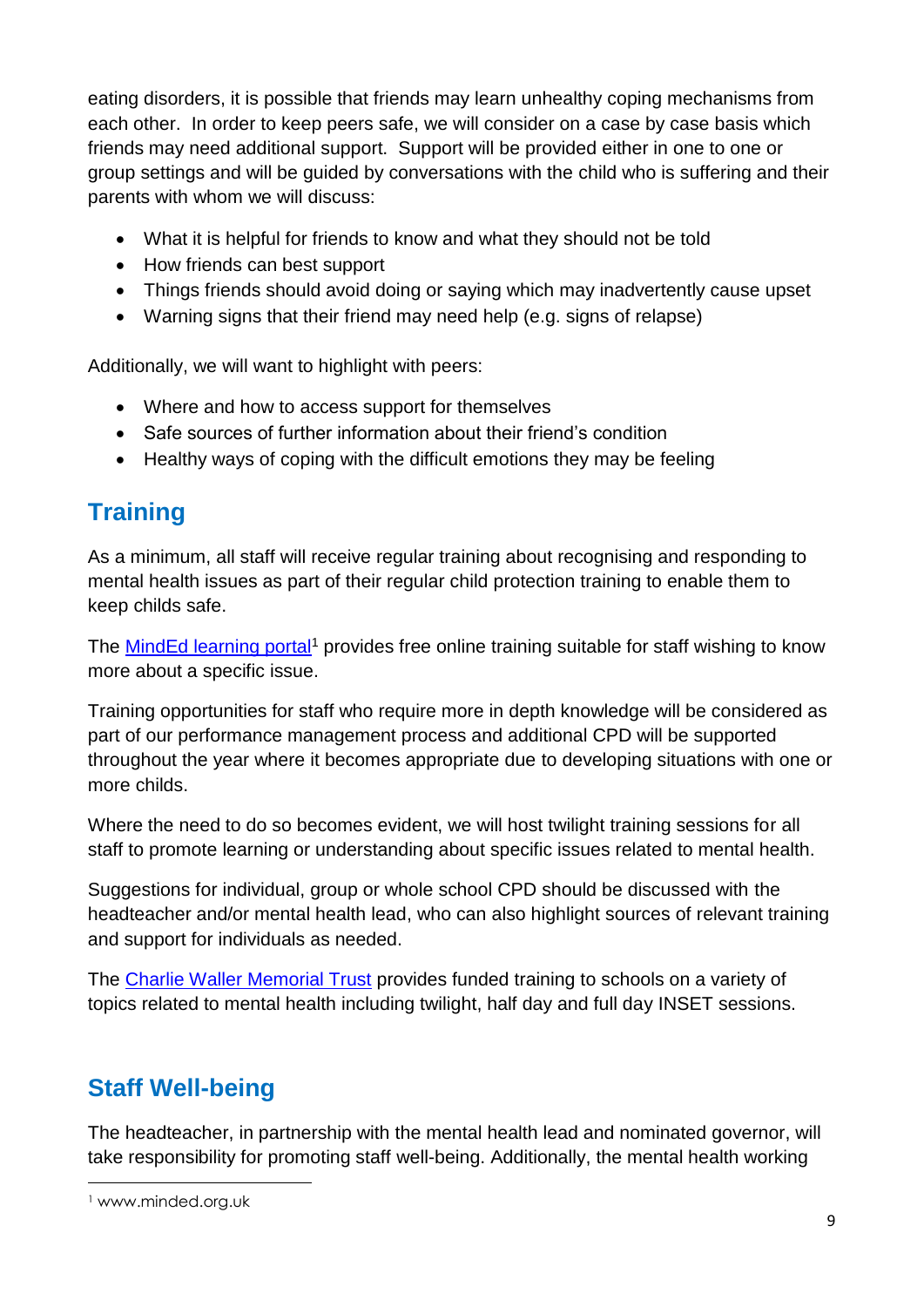party will have a key role in promoting the positive well-being of staff. A range of strategies have been researched and trialled and this work will be ongoing. Evidence of this is found on the staff well-being noticeboard, located in the staffroom.

### **Policy Review**

This policy will be reviewed every 2 years as a minimum. Additionally, this policy will be reviewed and updated as appropriate on an ad hoc basis. If you have a question or suggestion about improving this policy, this should be addressed to the headteacher or mental health lead.

This policy will be disseminated to staff at full staff meetings, included in the staff handbook and referenced during staff training and CPD. Parents and carers will be signposted to the policy on the school website and hard copies will also be available in school. The policy (and review) will be presented at full governors' meetings.

This policy will always be updated to reflect personnel changes.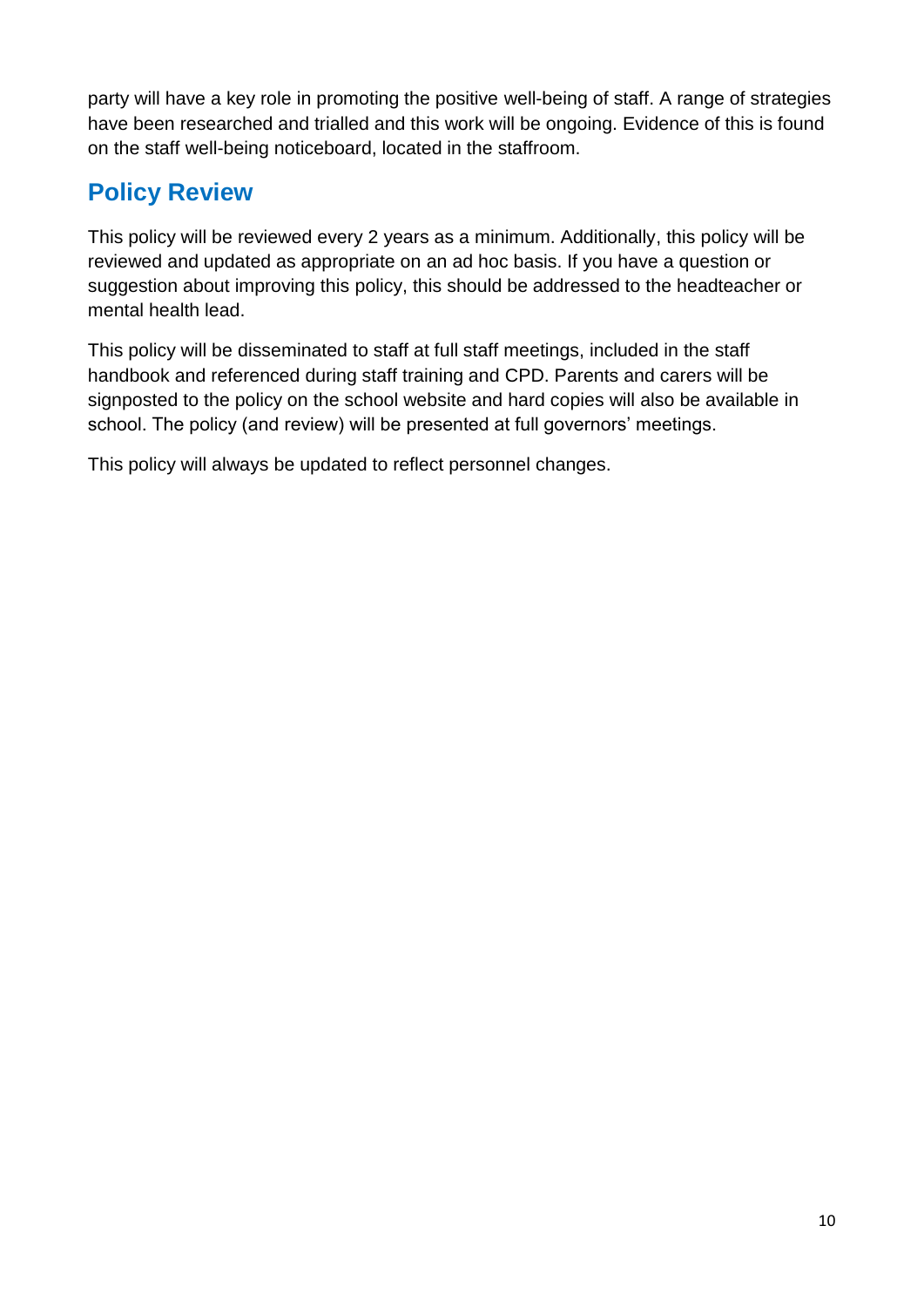### **Appendix A: Further information and sources of support about common mental health issues**

### **Prevalence of Mental Health and Emotional Well-being Issues <sup>2</sup>**

- 1 in 10 children and young people aged 5 16 suffer from a diagnosable mental health disorder - that is around three children in every class.
- Between 1 in every 12 and 1 in 15 children and young people deliberately selfharm.
- There has been a big increase in the number of young people being admitted to hospital because of self-harm. Over the last ten years this figure has increased by 68%.
- More than half of all adults with mental health problems were diagnosed in childhood. Less than half were treated appropriately at the time.
- Nearly 80,000 children and young people suffer from severe depression.
- The number of young people aged 15-16 with depression nearly doubled between the 1980s and the 2000s.
- Over 8,000 children aged under 10 years old suffer from severe depression.
- 3.3% or about 290,000 children and young people have an anxiety disorder.
- 72% of children in care have behavioural or emotional problems these are some of the most vulnerable people in our society.

Below, we have sign-posted information and guidance about the issues most commonly seen in school-aged children. The links will take you through to the most relevant page of the listed website. Some pages are aimed primarily at parents but they are listed here because we think they are useful for school staff too.

Support on all these issues can be accessed via Young Minds (www.youngminds.org.uk), Mind (www.mind.org.uk) and (for e-learning opportunities) Minded [\(www.minded.org.uk\)](http://www.minded.org.uk/).

#### **Self-harm**

Self-harm describes any behaviour where a young person causes harm to themselves in order to cope with thoughts, feelings or experiences they are not able to manage in any other way. It most frequently takes the form of cutting, burning or non-lethal overdoses in adolescents, while younger children and young people with special needs are more likely to pick or scratch at wounds, pull out their hair or bang or bruise themselves.

#### **Online support**

SelfHarm.co.uk: www.selfharm.co.uk

National Self-Harm Network: www.nshn.co.uk

#### **Books**

Pooky Knightsmith (2015) *Self-Harm and Eating Disorders in Schools: A Guide to Whole School Support and Practical Strategies*. London: Jessica Kingsley Publishers

**<sup>.</sup>** <sup>2</sup> Source: Young Mings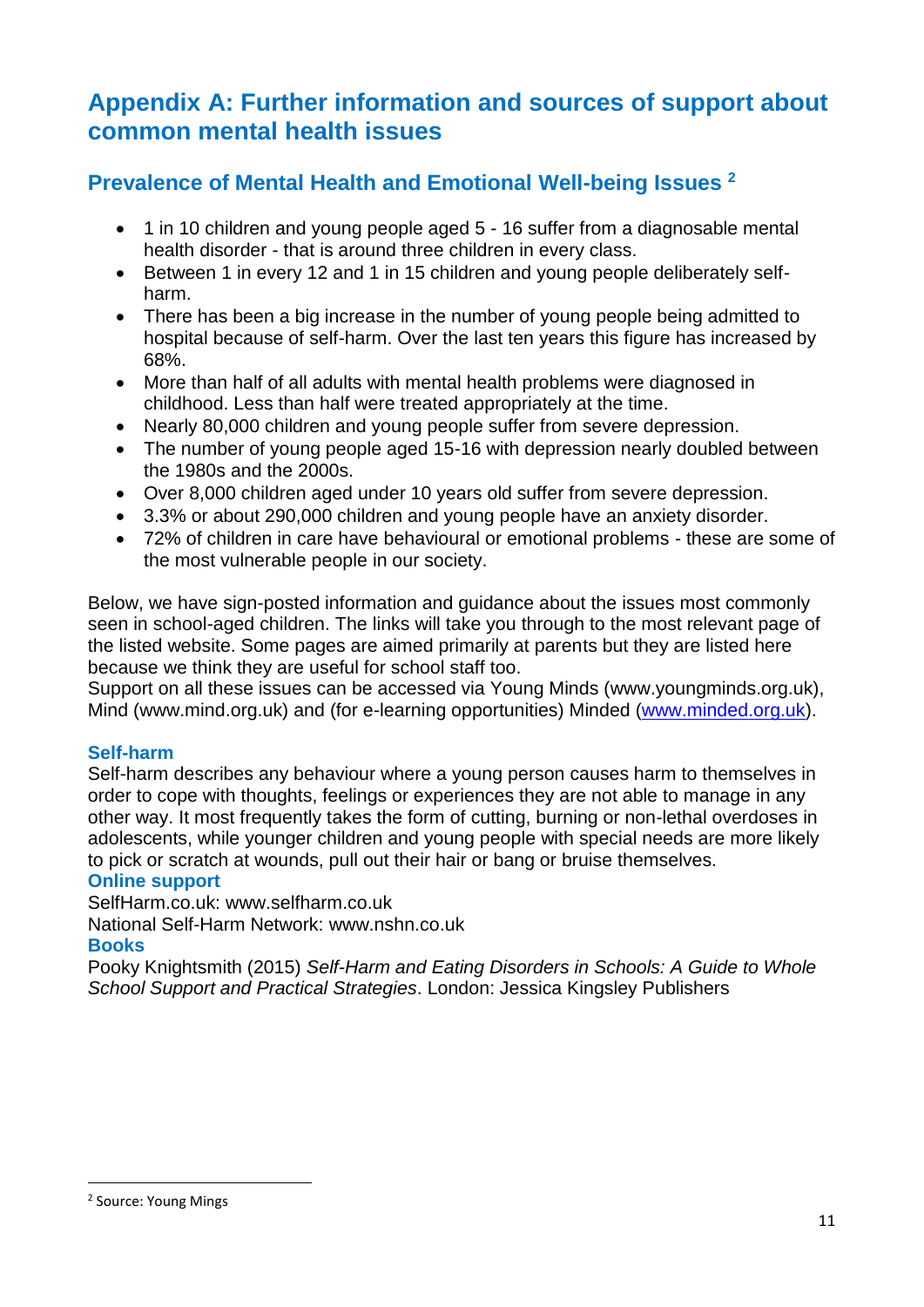Keith Hawton and Karen Rodham (2006) *By Their Own Young Hand: Deliberate Self-harm and Suicidal Ideas in Adolescents*. London: Jessica Kingsley Publishers

Carol Fitzpatrick (2012) *A Short Introduction to Understanding and Supporting Children and Young People Who Self-Harm*. London: Jessica Kingsley Publishers

#### **#Depression**

Ups and downs are a normal part of life for all of us, but for someone who is suffering from depression these ups and downs may be more extreme. Feelings of failure, hopelessness, numbness or sadness may invade their day-to-day life over an extended period of weeks or months, and have a significant impact on their behaviour and ability and motivation to engage in day-to-day activities.

#### **Online support**

Depression Alliance: www.depressionalliance.org/information/what-depression **Books** 

Christopher Dowrick and Susan Martin (2015) *Can I Tell you about Depression?: A guide for friends, family and professionals*. London: Jessica Kingsley Publishers

#### **Anxiety, panic attacks and phobias**

Anxiety can take many forms in children and young people, and it is something that each of us experiences at low levels as part of normal life. When thoughts of anxiety, fear or panic are repeatedly present over several weeks or months and/or they are beginning to impact on a young person's ability to access or enjoy day-to-day life, intervention is needed.

#### **Online support**

Anxiety UK: www.anxietyuk.org.uk

#### **Books**

Lucy Willetts and Polly Waite (2014) *Can I Tell you about Anxiety?: A guide for friends, family and professionals*. London: Jessica Kingsley Publishers Carol Fitzpatrick (2015) *A Short Introduction to Helping Young People Manage Anxiety*. London: Jessica Kingsley Publishers

#### **Obsessions and compulsions**

Obsessions describe intrusive thoughts or feelings that enter our minds which are disturbing or upsetting; compulsions are the behaviours we carry out in order to manage those thoughts or feelings. For example, a young person may be constantly worried that their house will burn down if they don't turn off all switches before leaving the house. They may respond to these thoughts by repeatedly checking switches, perhaps returning home several times to do so. Obsessive compulsive disorder (OCD) can take many forms – it is not just about cleaning and checking.

#### **Online support**

#### OCD UK: www.ocduk.org/ocd

#### **Books**

Amita Jassi and Sarah Hull (2013) *Can I Tell you about OCD?: A guide for friends, family and professionals*. London: Jessica Kingsley Publishers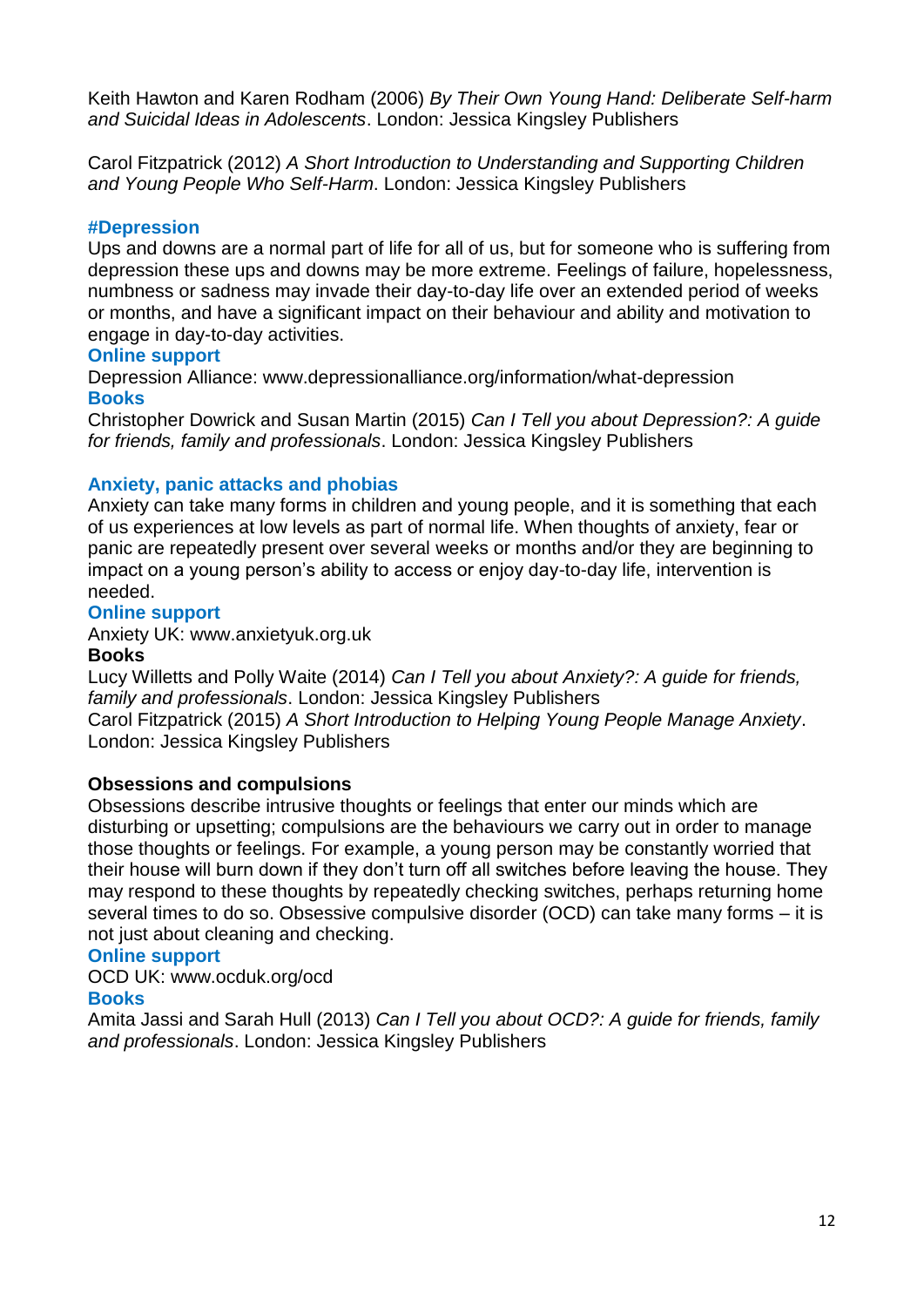Susan Conners (2011) *The Tourette Syndrome & OCD Checklist: A practical reference for parents and teachers*. San Francisco: Jossey-Bass

#### **Suicidal feelings**

Young people may experience complicated thoughts and feelings about wanting to end their own lives. Some young people never act on these feelings though they may openly discuss and explore them, while other young people die suddenly from suicide apparently out of the blue.

#### **Online support**

Prevention of young suicide UK – PAPYRUS: www.papyrus-uk.org On the edge: ChildLine spotlight report on suicide: www.nspcc.org.uk/preventingabuse/research-and-resources/on-the-edge-childline-spotlight/ **Books** 

Keith Hawton and Karen Rodham (2006) *By Their Own Young Hand: Deliberate Self-harm and Suicidal Ideas in Adolescents*. London: Jessica Kingsley Publishers

Terri A.Erbacher, Jonathan B. Singer and Scott Poland (2015) *Suicide in Schools: A Practitioner's Guide to Multi-level Prevention, Assessment, Intervention, and Postvention*. New York: Routledge

#### **Eating problems**

Food, weight and shape may be used as a way of coping with, or communicating about, difficult thoughts, feelings and behaviours that a young person experiences day to day. Some young people develop eating disorders such as anorexia (where food intake is restricted), binge eating disorder and bulimia nervosa (a cycle of bingeing and purging). Other young people, particularly those of primary or preschool age, may develop problematic behaviours around food including refusing to eat in certain situations or with certain people. This can be a way of communicating messages the child does not have the words to convey.

#### **Online support**

Beat – the eating disorders charity: www.b-eat.co.uk/about-eating-disorders Eating Difficulties in Younger Children and when to worry: www.inourhands.com/eatingdifficulties-in-younger-children

#### **Books**

Bryan Lask and Lucy Watson (2014) *Can I tell you about Eating Disorders?: A Guide for Friends, Family and Professionals*. London: Jessica Kingsley Publishers Pooky Knightsmith (2015) *Self-Harm and Eating Disorders in Schools: A Guide to Whole School Support and Practical Strategies*. London: Jessica Kingsley Publishers Pooky Knightsmith (2012) *Eating Disorders Pocketbook*. Teachers' Pocketbooks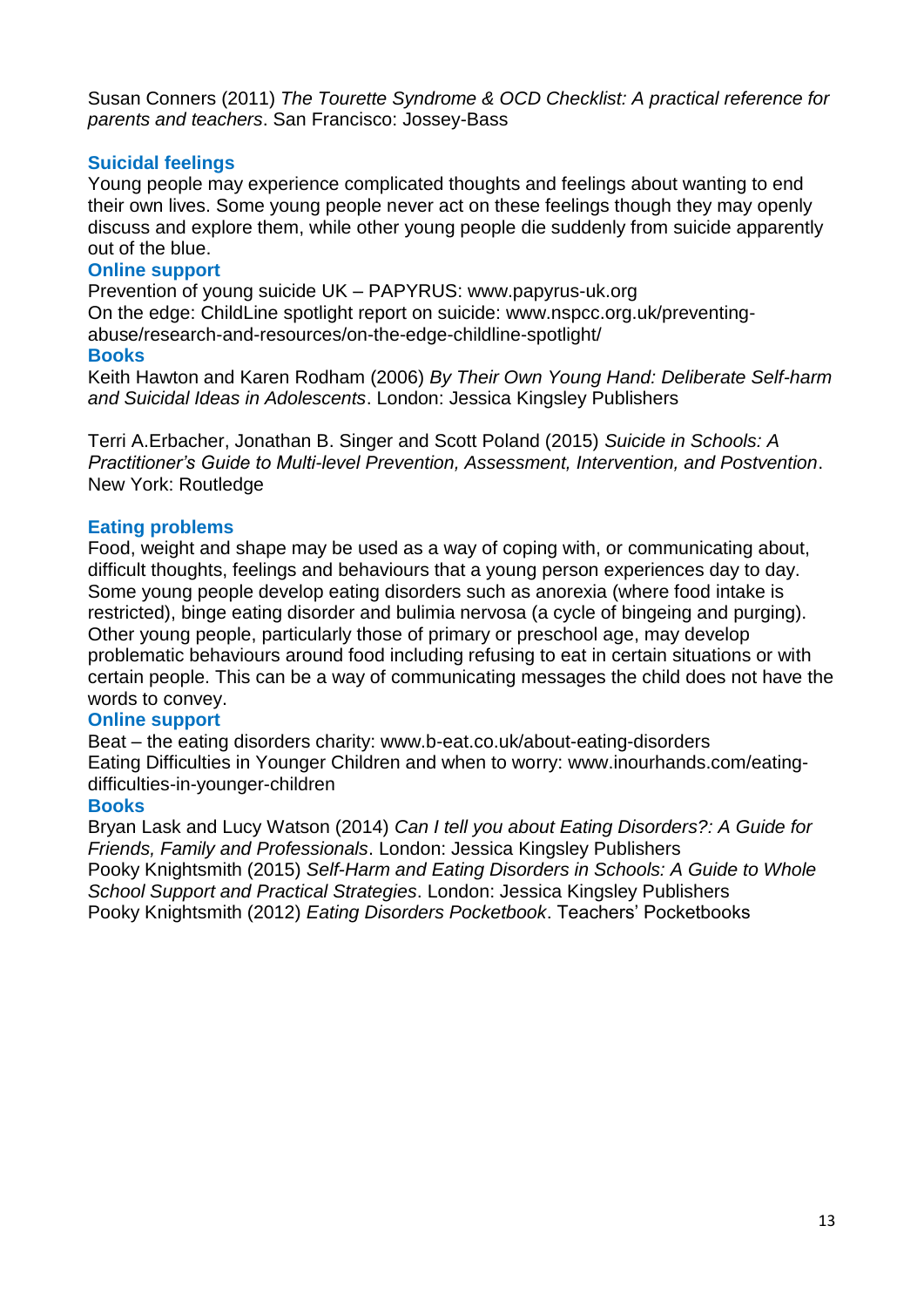### **Appendix B: Guidance and advice documents**

Supporting Mental Health in Schools and Colleges - Department for Education (2017) Promoting children and young people's emotional health and well-being - Public Health England (2015)

Mental health and behaviour in schools - departmental advice for school staff. Department for Education (2016)

Counselling in schools: a blueprint for the future - departmental - ad vice for school staff and counsellors. Department for Education (2017)

Teacher Guidance: Preparing to teach about mental health and emotional well-being (2015). PSHE Association. Funded by the Department for Education (2015)

Keeping children safe in education - statutory guidance for schools - and colleges. Department for Education (2016)

Supporting pupils at school with medical conditions - statutory guidance for governing bodies of maintained schools and proprietors of academies in England. Department for Education (2017)

Healthy child programme from 5 to 19 years old - is a recommended framework of universal and progressive services for children and young people to promote optimal health and well-being.

Department of Health (2009)

Future in mind – promoting, protecting and improving our children and young people's mental health and well-being - a report produced by the Children and Young People's Mental Health and Well-being Taskforce to examine how to improve mental health services for children and young people. Department of Health (2015)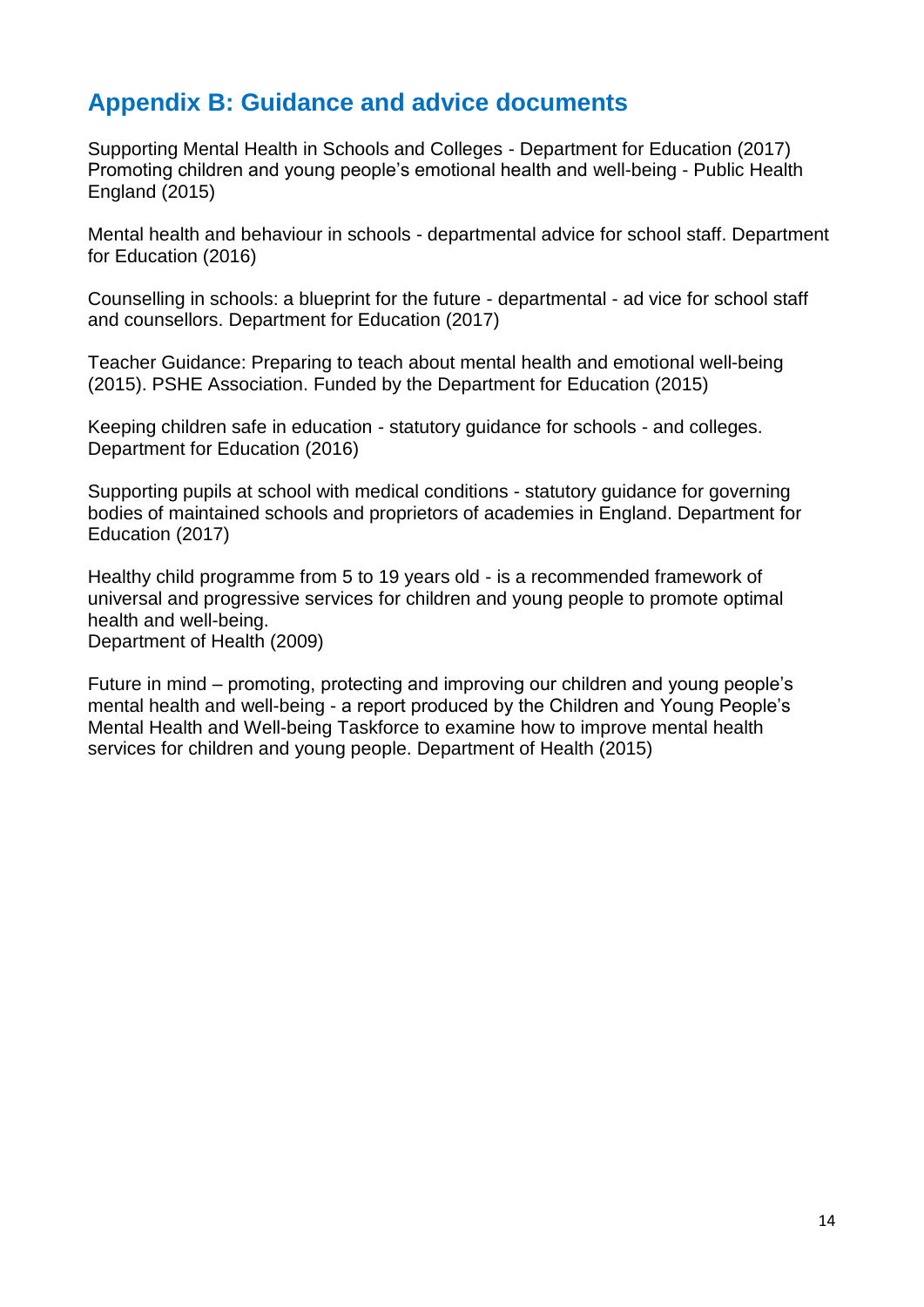### **Appendix C: Sources or support at school and in the local community**

#### **1:1/Small group Well-being Support**

Raeburn employs a member of staff for half a week to provide target support to children who have been referred using our school referral system. During these sessions, our wellbeing support mentor focuses on a range of areas, including;

- Effective communication
- Building confidence
- Positive affirmations
- Raising self-esteem
- Accepting differences in peers
- Consequences of actions
- Breaking negative thought cycles
- 'Pause' button, and stopping and thinking before acting
- Treating others as you wish to be treated yourself
- Acts of kindness
- Understanding empathy and its purpose in everyday life
- Respect
- Compassion for oneself and other
- Peer pressure
- Mindfulness
- Breathing exercises
- The ability to calm oneself down
- Physical symptoms of negative emotions and feelings
- The impact of effective sleep and diet
- The importance of exercise
- Stress management
- Self-encouragement
- Self-awareness
- Self-worth

#### **Cheshire and Wirral NHS Next Step**

Raeburn has a license for a trained member of staff to deliver the Next Step intervention. Children are identified by the tools referred to earlier in this policy and participate in approximately 6 sessions. Next step is a goal-setting tool designed to support anyone who cares for children and young people. It is a tool that helps young people to communicate on their own terms, in their own environment.

Created by both young people and mental health experts, the colourful toolkit provides the perfect platform to enable safe and structured conversations with young people who may be struggling with their emotional health and well-being.

Next Step is a set of 52 unique cards, with each card representing a particular mood, thought, action or goal. In a one-to-one scenario, Next Step will take you and a young person on a journey, encouraging them to discuss their thoughts and feelings and empowering them to set their own goals. The Next Step online application allows you to record and measure how a child or young person is progressing with an emotional issue.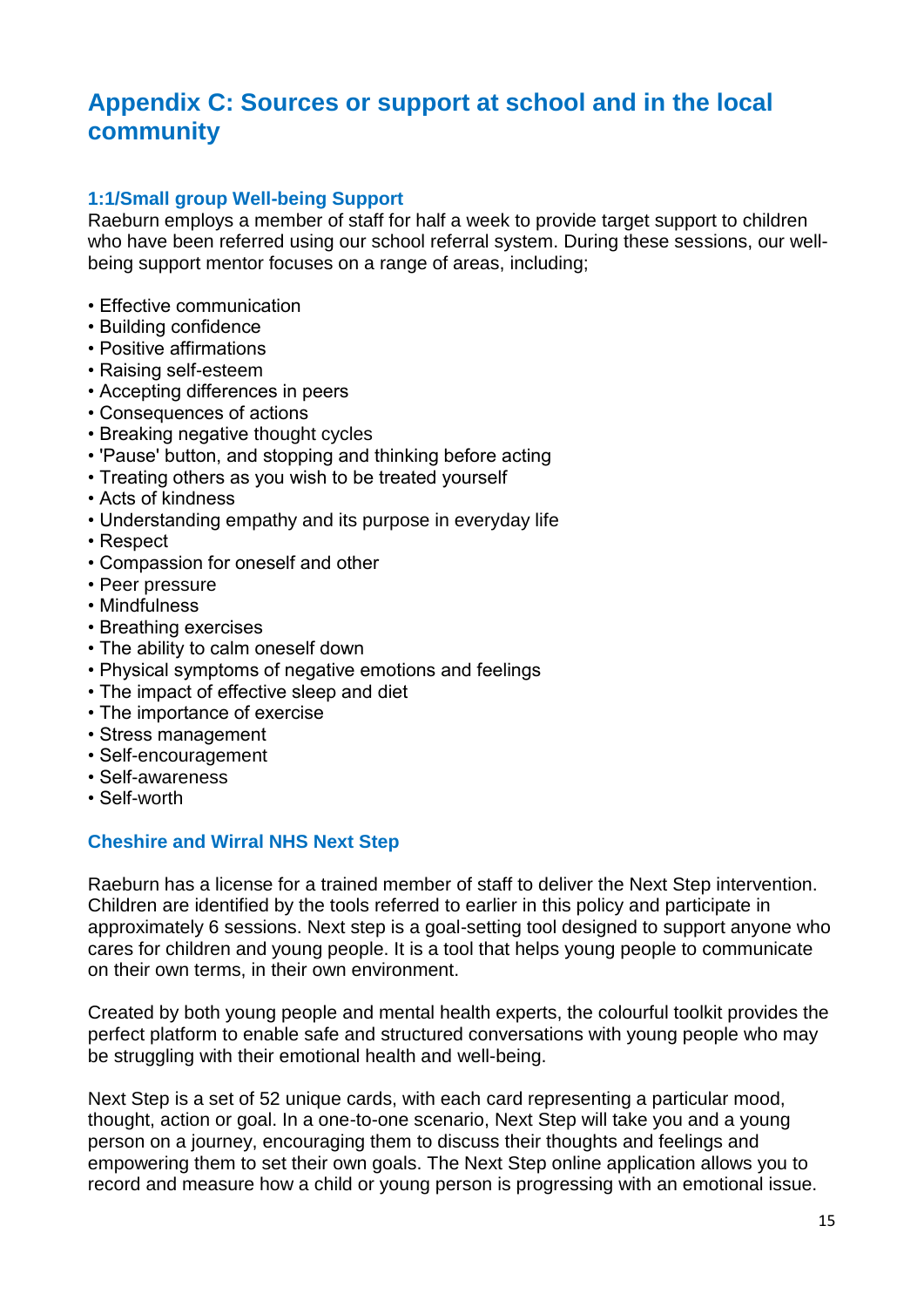#### **Group Intervention**

During daily additional needs group times, there is provision for social, emotional and mental health needs e.g. social skills training, emotional literacy and Lego Therapy

#### **Positive Mental Health**

At the end of the week, each class holds a 'Positive Parting' session, where children share one good thing that has happened that week. It is a chance to focus on the positive things in life, 'Every day may not be good, but there is something good in every day'. This will coincide with 'Talk Time'- a chance for the class to share ideas/worries/thoughts with their class's school council rep. Additionally, each class has a 'Jolly Jar' full of positive, happy quotes that children can take from. They can also add nice or jolly things that have happened to them to the jar, anonymously, which can then be shared with the class. This compliments the 'Worry Bin/Monster'in each classroom, which is a non-threatening way of sharing worries with the class teacher. Mindful Monday takes place at the start of each week in each classroom, where teachers provide a range of mindful activities such as; breathing techniques, grounding activities, colouring, sensory work etc. As a school, we will actively celebrate annual mental health days to raise the profile of mental health across in the school.

#### **Healthy Minds, Healthy Bodies**

Each year, Year 5 children will have the opportunity to become a 'HMHB ambassador' to strengthen the link between physical and mental health and increase and champion pupil voice.

Aims:

•Be the youth voice for emotional and physical wellbeing in their school and community •Promote the positive values of sport and emotional wellbeing

•Be a role model and champion for PE and school sport and Mindfulness

•Increase participation opportunities and healthy lifestyles for everyone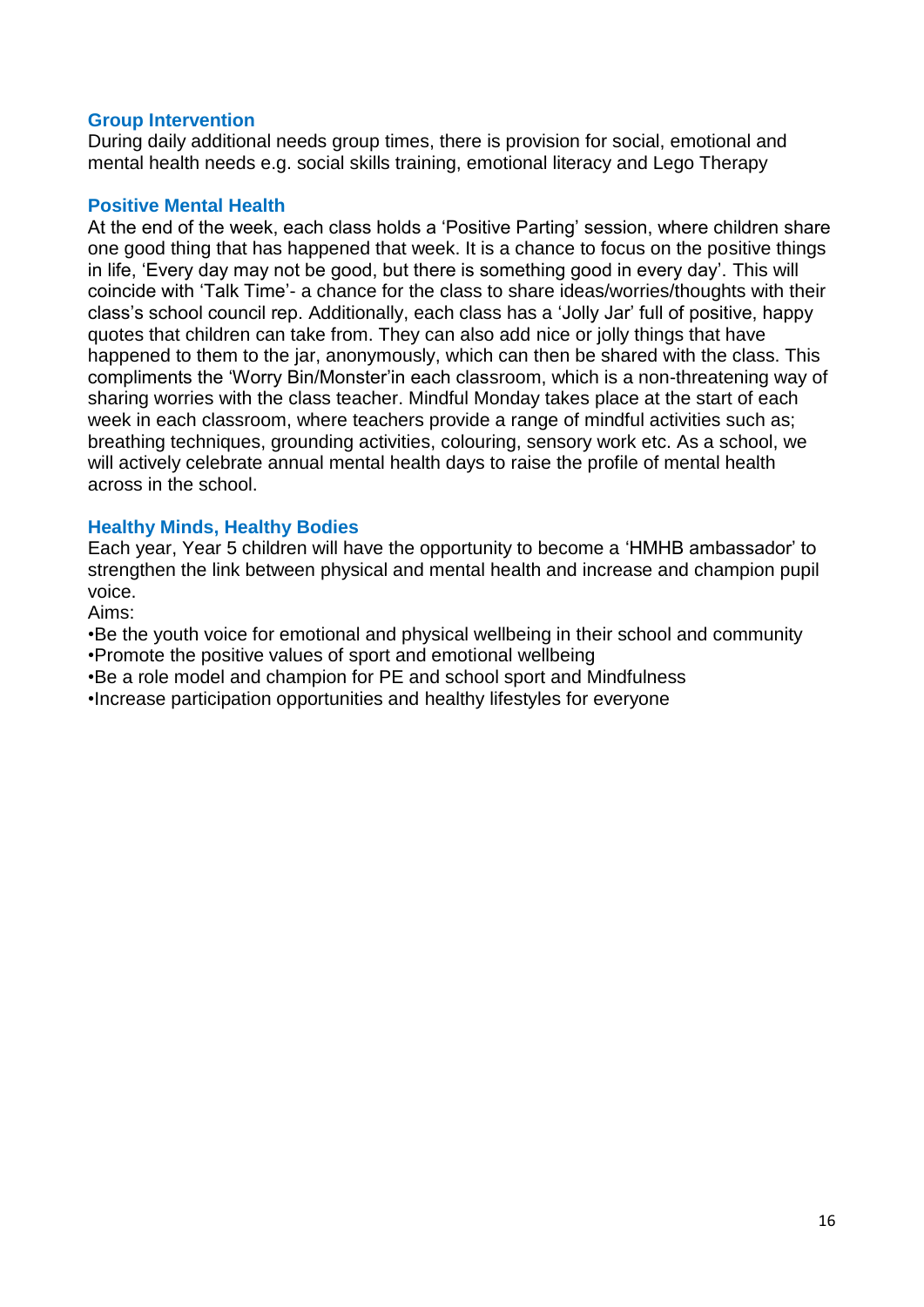### **Appendix D: Talking to students when they make mental health disclosures**

The advice below is from students themselves, in their own words, together with some additional ideas to help you in initial conversations with students when they disclose mental health concerns. This advice should be considered alongside relevant school policies on pastoral care and child protection and discussed with relevant colleagues as appropriate.

#### **Focus on listening**

*"She listened, and I mean REALLY listened. She didn't interrupt me or ask me to explain myself or anything, she just let me talk and talk and talk. I had been unsure about talking to anyone but I knew quite quickly that I'd chosen the right person to talk to and that it would be a turning point."* 

If a student has come to you, it's because they trust you and feel a need to share their difficulties with someone. Let them talk. Ask occasional open questions if you need to in order to encourage them to keep exploring their feelings and opening up to you. Just letting them pour out what they're thinking will make a huge difference and marks a huge first step in recovery. Up until now they may not have admitted even to themselves that there is a problem.

#### **Don't talk too much**

*"Sometimes it's hard to explain what's going on in my head – it doesn't make a lot of sense and I've kind of gotten used to keeping myself to myself. But just 'cos I'm struggling to find the right words doesn't mean you should help me. Just keep quiet, I'll get there in the end."*  The student should be talking at least three quarters of the time. If that's not the case then you need to redress the balance. You are here to listen, not to talk. Sometimes the conversation may lapse into silence. Try not to give in to the urge to fill the gap, but rather wait until the student does so. This can often lead to them exploring their feelings more deeply. Of course, you should interject occasionally, perhaps with questions to the student to explore certain topics they've touched on more deeply, or to show that you understand and are supportive. Don't feel an urge to over-analyse the situation or try to offer answers. This all comes later. For now your role is simply one of supportive listener. So make sure you're listening!

#### **Don't pretend to understand**

*"I think that all teachers got taught on some course somewhere to say 'I understand how that must feel' the moment you open up. YOU DON'T – don't even pretend to, it's not helpful, it's insulting."* 

The concept of a mental health difficulty such as an eating disorder or obsessive compulsive disorder (OCD) can seem completely alien if you've never experienced these difficulties first hand. You may find yourself wondering why on earth someone would do these things to themselves, but don't explore those feelings with the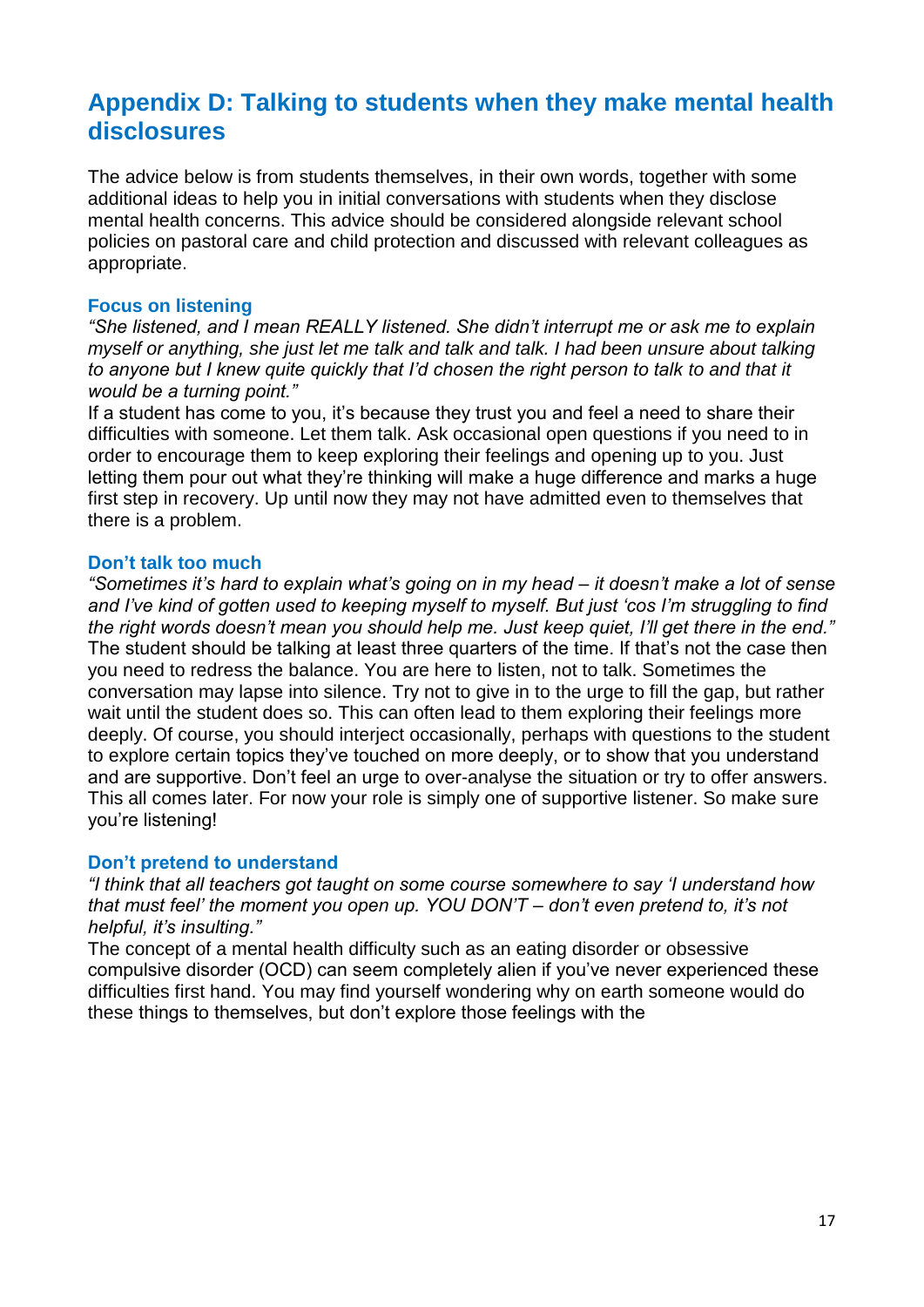sufferer. Instead listen hard to what they're saying and encourage them to talk and you'll slowly start to understand what steps they might be ready to take in order to start making some changes.

#### **Don't be afraid to make eye contact**

*"She was so disgusted by what I told her that she couldn't bear to look at me."*  It's important to try to maintain a natural level of eye contact (even if you have to think very hard about doing so and it doesn't feel natural to you at all). If you make too much eye contact, the student may interpret this as you staring at them. They may think that you are horrified about what they are saying or think they are a 'freak'. On the other hand, if you don't make eye contact at all then a student may interpret this as you being disgusted by them – to the extent that you can't bring yourself to look at them. Making an effort to maintain natural eye contact will convey a very positive message to the student.

#### **Offer support**

*"I was worried how she'd react, but my Mum just listened then said 'How can I support you?' – no one had asked me that before and it made me realise that she cared. Between us we thought of some really practical things she could do to help me stop self-harming."*  Never leave this kind of conversation without agreeing next steps. These will be informed by your conversations with appropriate colleagues and the schools' policies on such issues. Whatever happens, you should have some form of next steps to carry out after the conversation because this will help the student to realise that you're working with them to move things forward.

#### **Acknowledge how hard it is to discuss these issues**

*"Talking about my bingeing for the first time was the hardest thing I ever did. When I was done talking, my teacher looked me in the eye and said 'That must have been really tough' – he was right, it was, but it meant so much that he realised what a big deal it was for me."*  It can take a young person weeks or even months to admit to themselves they have a problem, themselves, let alone share that with anyone else. If a student chooses to confide in you, you should feel proud and privileged that they have such a high level of trust in you. Acknowledging both how brave they have been, and how glad you are they chose to speak to you, conveys positive messages of support to the student.

#### **Don't assume that an apparently negative response is actually a negative response**

*"The anorexic voice in my head was telling me to push help away so I was saying no. But there was a tiny part of me that wanted to get better. I just couldn't say it out loud or else I'd have to punish myself."* 

*Despite the fact that a student has confided in you, and may even have expressed a desire to get on top of their illness, that doesn't mean they'll readily accept help. The illness may ensure they resist any form of help for as long as they possibly can. Don't be offended or upset if your offers of help are met with anger, indifference or insolence; it's the illness talking, not the student.* 

#### *Never break your promises*

*"Whatever you say you'll do you have to do or else the trust we've built in you will be smashed to smithereens. And never lie. Just be honest. If you're going to tell someone just be upfront about it, we can handle that, what we can't handle is having our trust broken." Above all else, a student wants to know they can trust you. That means if they want you to keep their issues confidential and you can't then you must be honest. Explain that, whilst you can't keep it a secret, you can ensure that it is handled within the school's policy of confidentiality and that only those who need to know about it in order to help will know*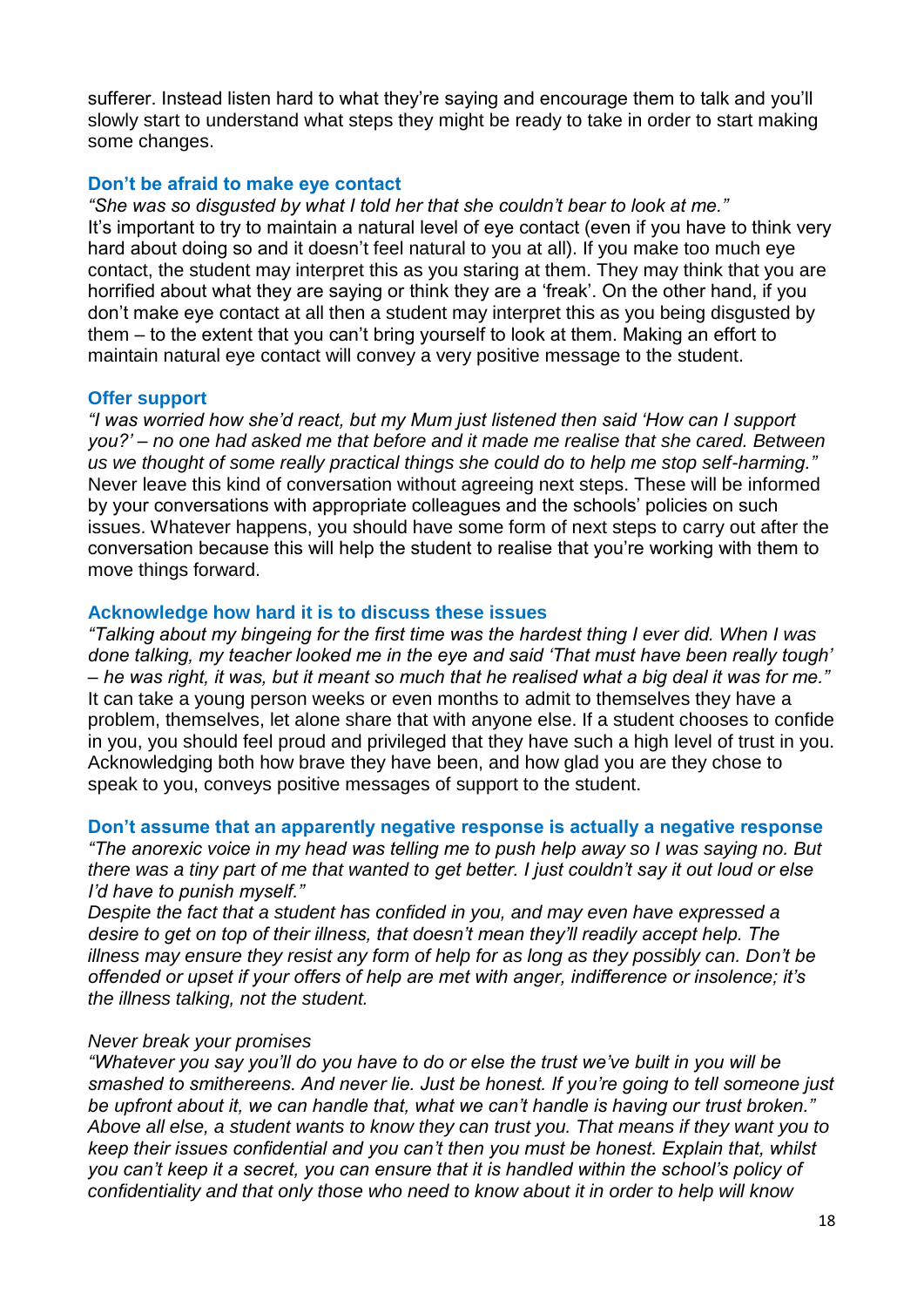*about the situation. You can also be honest about the fact you don't have all the answers or aren't exactly sure what will happen next. Consider yourself the student's ally rather than their saviour and think about which next steps you can take together, always ensuring you follow relevant policies and consult appropriate colleagues.*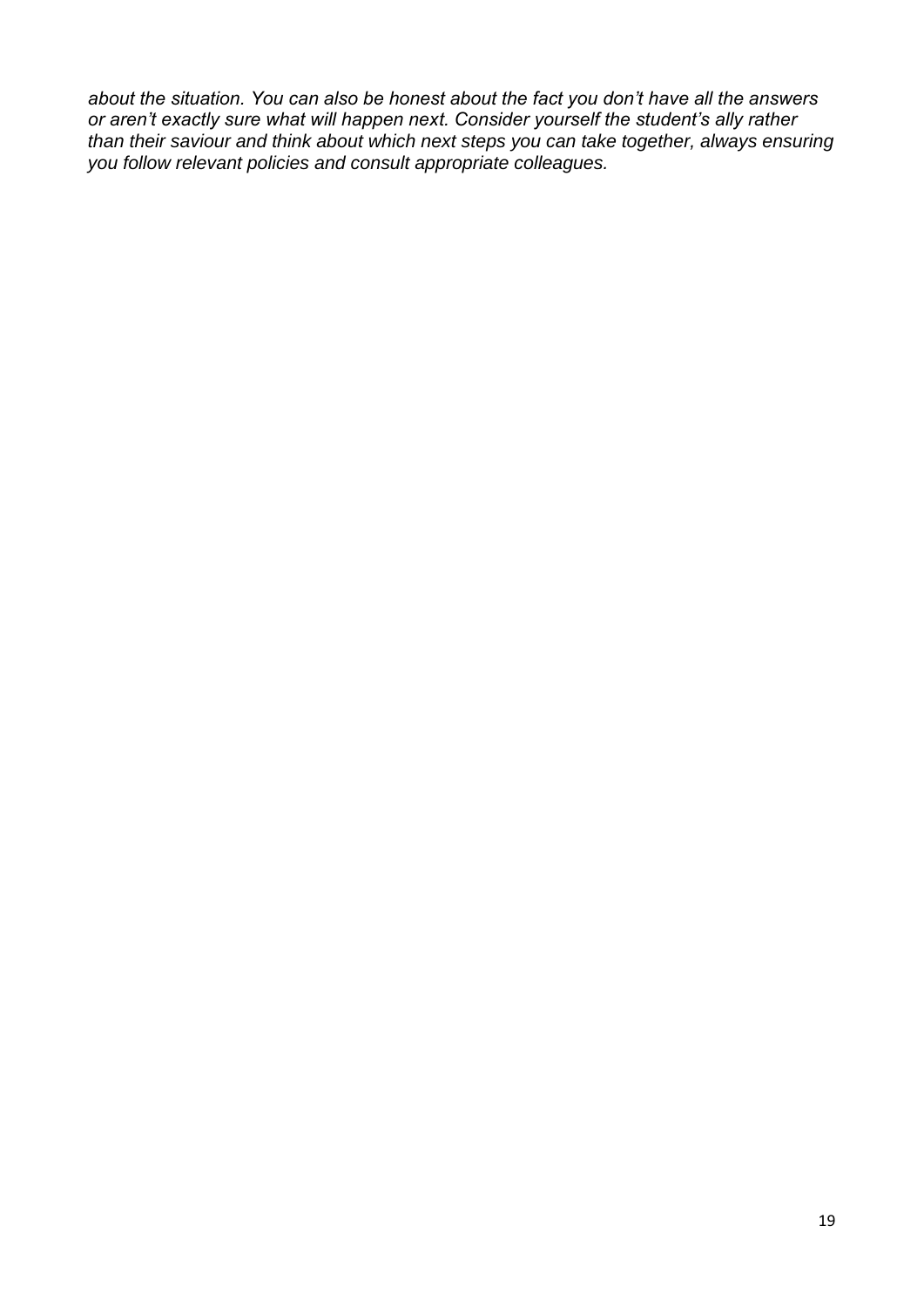### **Appendix E: What makes a good CAMHS referral? <sup>3</sup>**

**If the referral is urgent it should be initiated by phone so that CAMHS can advise of best next steps** 

**Before making the referral, have a clear outcome in mind. What do you want CAMHS to do? You might be looking for advice, strategies, support or a diagnosis, for instance.** 

**You must also be able to provide evidence to CAMHS about what intervention and support has been offered to the pupil by the school and the impact of this. CAMHS will always ask 'What have you tried?' so be prepared to supply relevant evidence, reports and records.** 

#### **General considerations**

- Have you met with the parent(s) or carer(s) and the referred child or children?
- Has the referral to CMHS been discussed with a parent or carer and the referred pupil?
- Has the pupil given consent for the referral?
- Has a parent or carer given consent for the referral?
- What are the parent or carer pupil's attitudes to the referral?

#### **Basic information**

- Is there a child protection plan in place?
- Is the child looked after?
- Name and date of birth of referred child/children
- Address and telephone number
- Who has parental responsibility?
- Surnames if different to child's
- GP details
- What is the ethnicity of the pupil / family?
- Will an interpreter be needed?
- Are there other agencies involved?

#### **Reason for referral**

- What are the specific difficulties that you want CAMHS to address?
- How long has this been a problem and why is the family seeking help now?
- Is the problem situation-specific or more generalised?
- Your understanding of the problem or issues involved.

#### **Further helpful information**

- Who else is living at home and details of separated parents if appropriate
- Name of school

**.** 

- Who else has been or is professionally involved and in what capacity?
- Has there been any previous contact with our department?
- Has there been any previous contact with social services?

<sup>&</sup>lt;sup>3</sup> Adapted from Surrey and Border NHS Trust